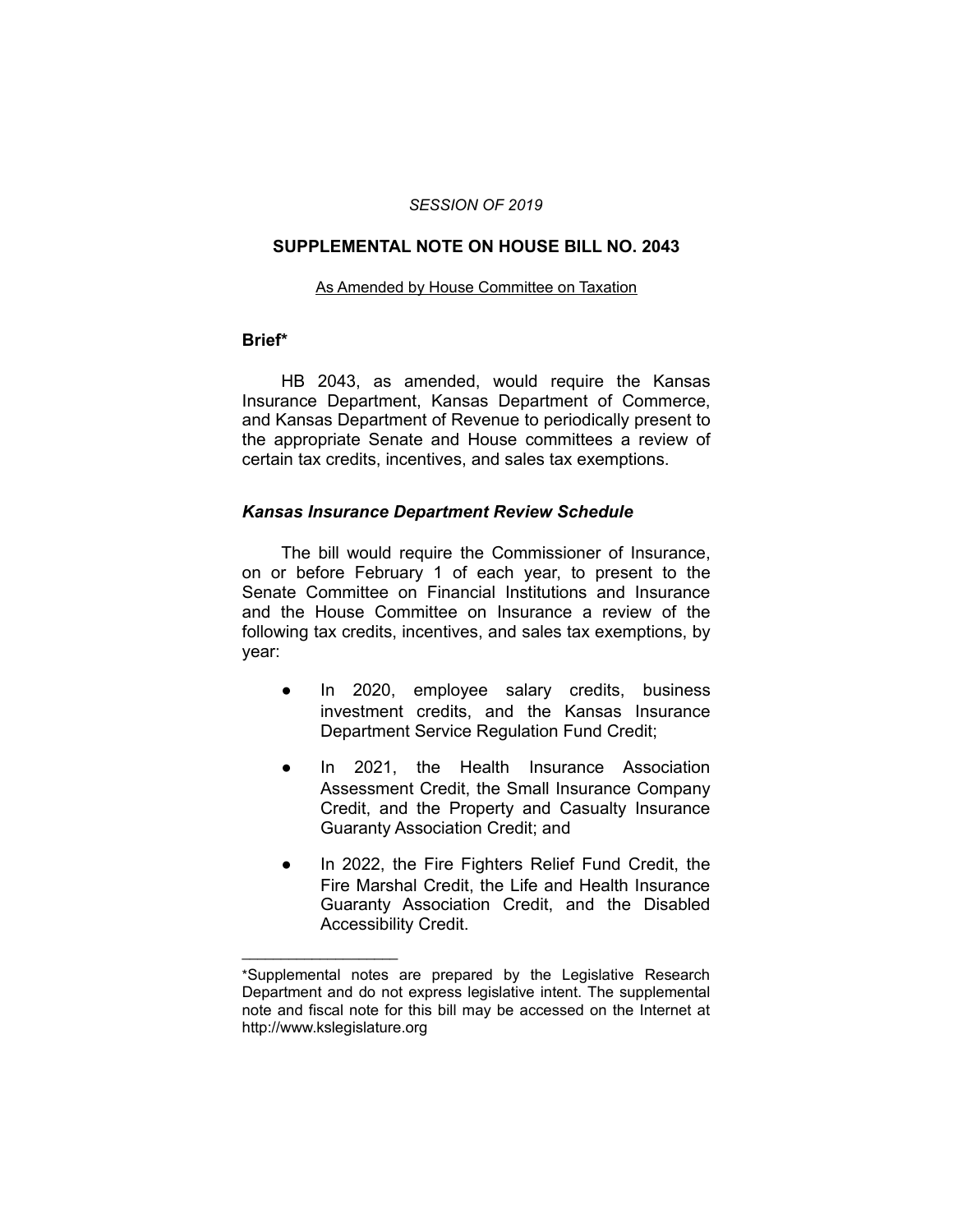## *Kansas Department of Commerce Review Schedule*

The bill would require the Secretary of Commerce, on or before February 1 of each year, to present to the Senate Committee on Commerce and the House Committee on Commerce, Labor and Economic Development a review of the following tax credits, incentives, and sales tax exemptions, by year:

- In 2020, Sales Tax and Revenue (STAR) Bonds, the High Performance Incentive Program, and venture capital investment credits;
- In 2021, the Promoting Employment Across Kansas (PEAK) Act, Job Creation Fund expenditures, venture capital investment credits, and local seed capital pool investment credits, and
- In 2022, Rural Opportunity Zone Credits and student loans paid, Angel Investor Credits, and Individual Development Account Program Credits.

### *Kansas Department of Revenue Review Schedule*

The bill would require the Secretary of Revenue, on or before February 1 of each year, to present to the Senate Committee on Assessment and Taxation and the House Committee on Taxation a review of the following tax credits, incentives, and sales tax exemptions, by year:

- In 2020, the Adoption Credit, the Earned Income Tax Credit, the Research and Development Credit, and property tax exemptions;
- In 2021, the Business and Job Development Credit, the Historic Preservation Credit, the Film Production Credit, and sales tax exemptions;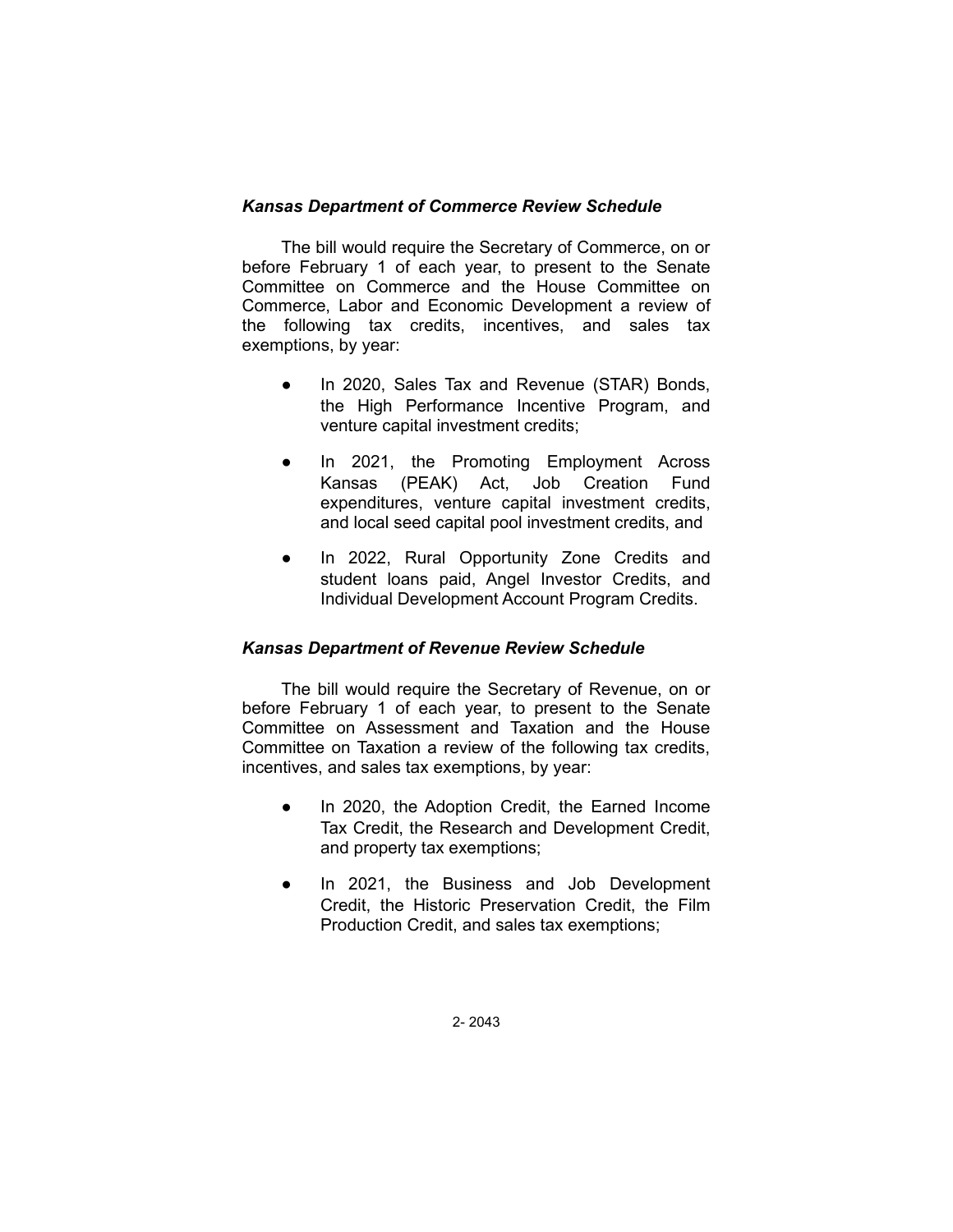- In 2022, the Community Service Contribution Credit, the Environmental Compliance Credit, the Assistive Technology Contribution Credit, and the Low-Income Student Scholarship Credit, and
- In 2023, the tax credit on food purchases, the Telecommunications Property Tax Credit, and the Higher Education Differed Maintenance Credit.

The State Historical Society would assist the Kansas Department of Revenue with the presentation on the Historical Preservation Credit.

## *Presentation and Report Requirements*

The bill would require the presentations by the Kansas Insurance Department, Kansas Department of Commerce, and Kansas Department of Revenue to include:

- A description of the incentive, its history, and its goals;
- An assessment of the incentive's design and administration; and
- An estimate of the incentive's economic and fiscal impact.

After the presentations by the Kansas Insurance Department, Kansas Department of Commerce, and Kansas Department of Revenue, the Senate and House committees would report to the Kansas Legislature a summary of each committee's findings, conclusions, and recommendations. The bill would require the committees' reports to be published on each respective agency's website.

# **Background**

The bill was introduced by Representative Gartner.